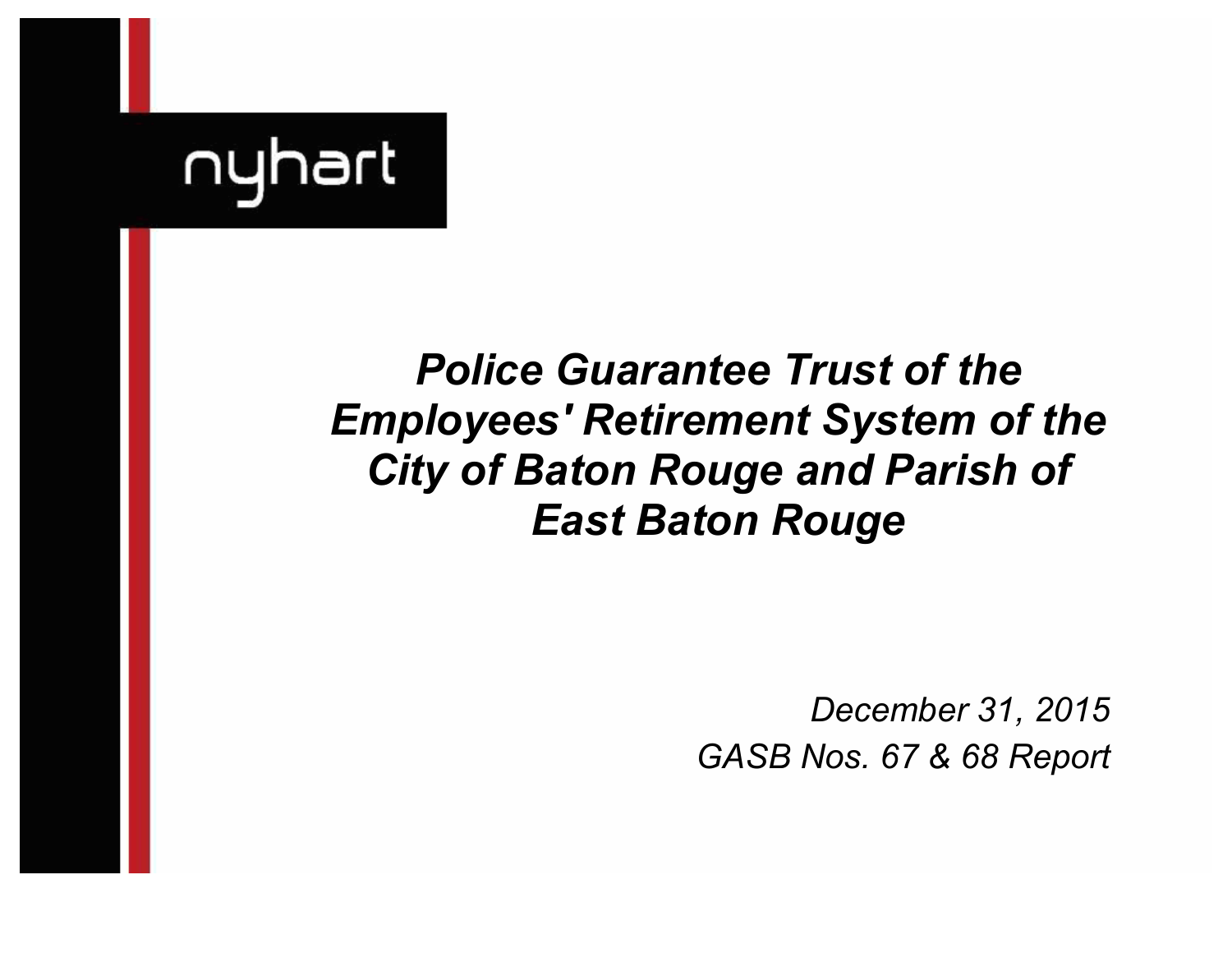| <b>Actuarial Certification</b>                                                       | 3  |
|--------------------------------------------------------------------------------------|----|
| <b>Summary</b>                                                                       | 5  |
| <b>Statement of Fiduciary Net Position</b>                                           | 6  |
| <b>Statement of Changes in Fiduciary Net Position</b>                                | 7  |
| Schedule of Changes in Net Pension Liability and Related Ratios                      | 8  |
| <b>Pension Expense</b>                                                               | 9  |
| Deferred Outflows of Resources and Deferred Inflows of Resources Related to Pensions | 10 |
| <b>Rate of Return</b>                                                                | 12 |
| <b>Discount Rate and Net Pension Liability Sensitivity</b>                           | 13 |
| <b>Schedule of Contributions</b>                                                     | 14 |
| <b>Actuarial Assumptions for Total Pension Liability</b>                             | 15 |
| <b>Actuarial Assumptions for Actuarially Determined Contributions</b>                | 16 |
| <b>Plan Provisions</b>                                                               | 19 |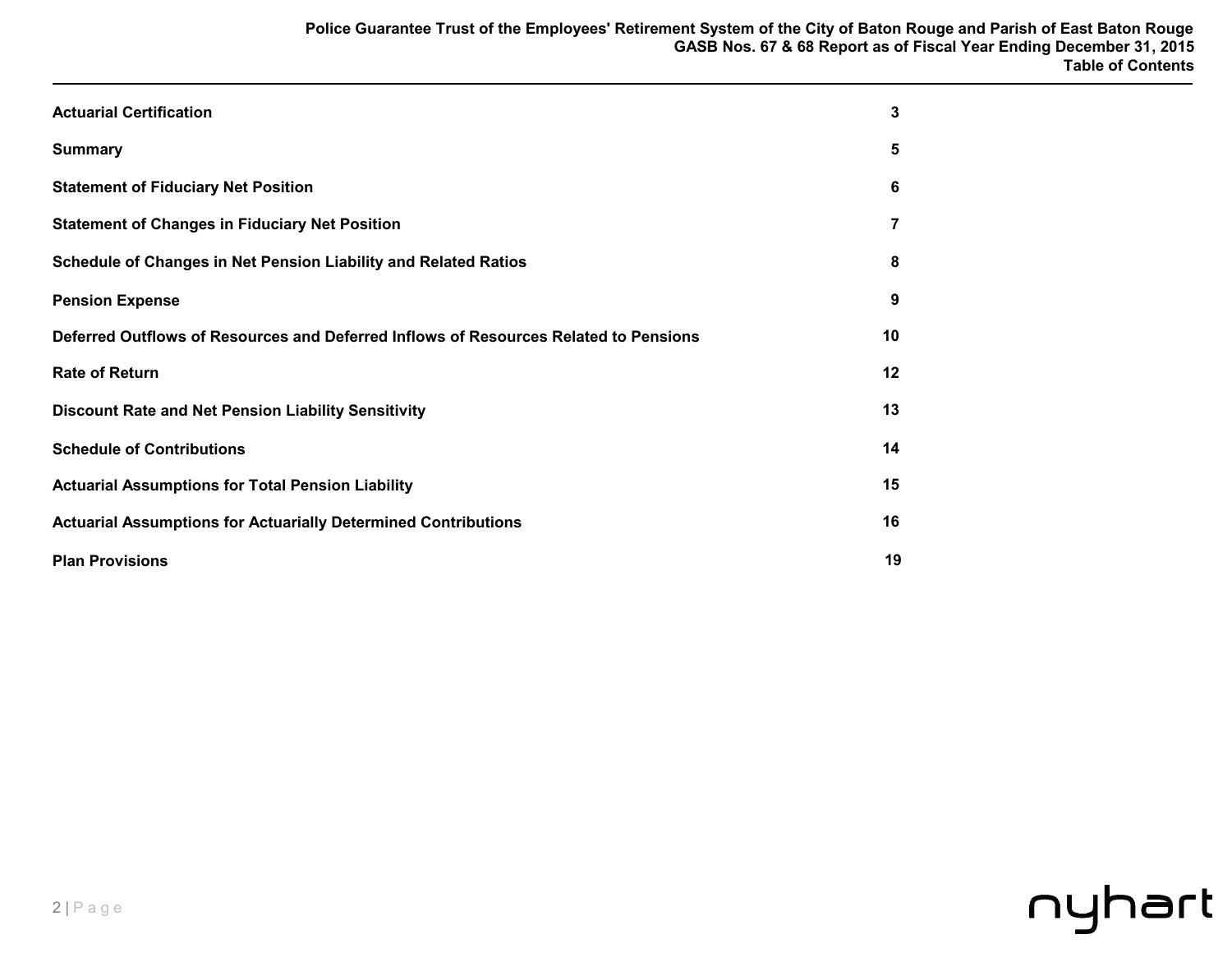This report is prepared in accordance with our understanding of GASB Nos. 67 & 68 for the purpose of disclosing pension plans in financial statements. Determinations for purposes other than meeting these requirements may be significantly different from the results contained in this report.

The information presented in this report is based on:

- the actuarial assumptions included in this report;
- the plan provisions:
- participant information furnished to us by the Plan Administrator;
- asset information furnished to us by the Plan Trustee.

We have reviewed the provided data for reasonableness when compared to prior information provided, but have not audited the data. Where relevant data may be missing, we may have made assumptions we believe are reasonable for the purpose of the measurement. We are not aware of any significant issues with and have relied on the data provided. Any errors in the data provided may result in a different result than those provided in this report.

The interest rate, other economic assumptions, and demographic assumptions have been selected by the plan sponsor with our recommendations. The assumptions used, in our opinion, are reasonable and represent a reasonable expectation of future experience under the plan. All calculations have been made in accordance with generally accepted actuarial principles and practice.

A summary of any assumptions not included in this report, the plan provisions and the participant information is included in the Actuarial Valuation Report for funding purposes.

Future actuarial measurements may differ significantly from the current measurements presented in this report due to such factors as the following

- plan experience differing from that anticipated by the economic or demographic assumptions;
- changes in economic or demographic assumptions;
- increases or decreases expected as part of the natural operation of the methodology used for these measurements (such as the end of an amortization period or additional cost or contribution requirements based on the plan's funded status); and
- changes in plan provisions or applicable law.

We did not perform an analysis of the potential range of future measurements due to the limited scope of our engagement.

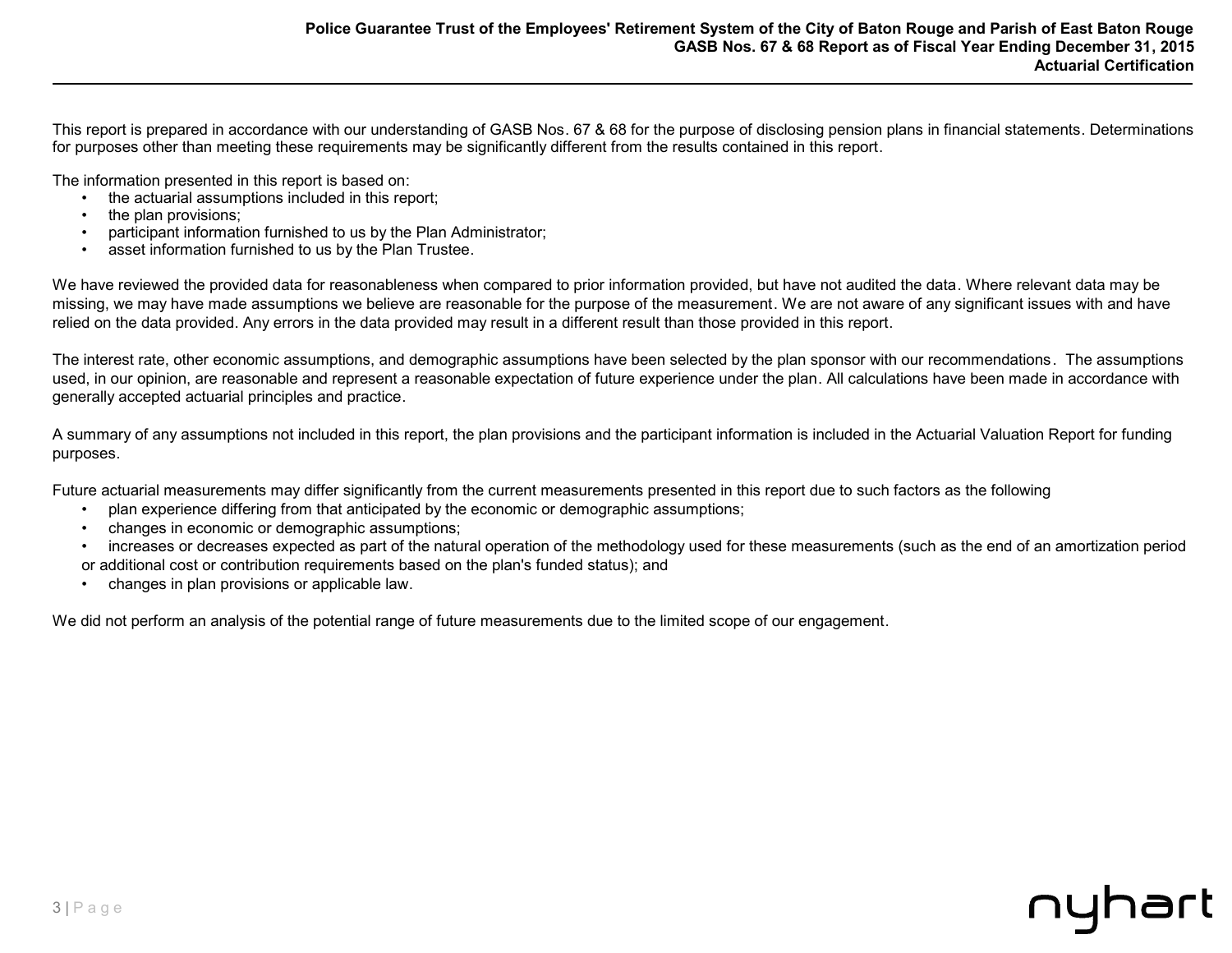The undersigned are compliant with the continuing education requirements of the Qualification Standards for Actuaries Issuing Statements of Actuarial Opinion in the United States.

To our knowledge there have been no significant events prior to the current year's measurement date or as of the date of this report which could materially affect the results contained herein.

Neither Nyhart nor any of its employees have any relationships with the plan or plan sponsor which could impair or appear to impair the objectivity of this report.

Nyhart

David D. Harris

David D. Harris, ASA, EA, MAAA **Heath W. Merlak, FSA, EA, MAAA** 

Heath W Marlak

05/12/2016

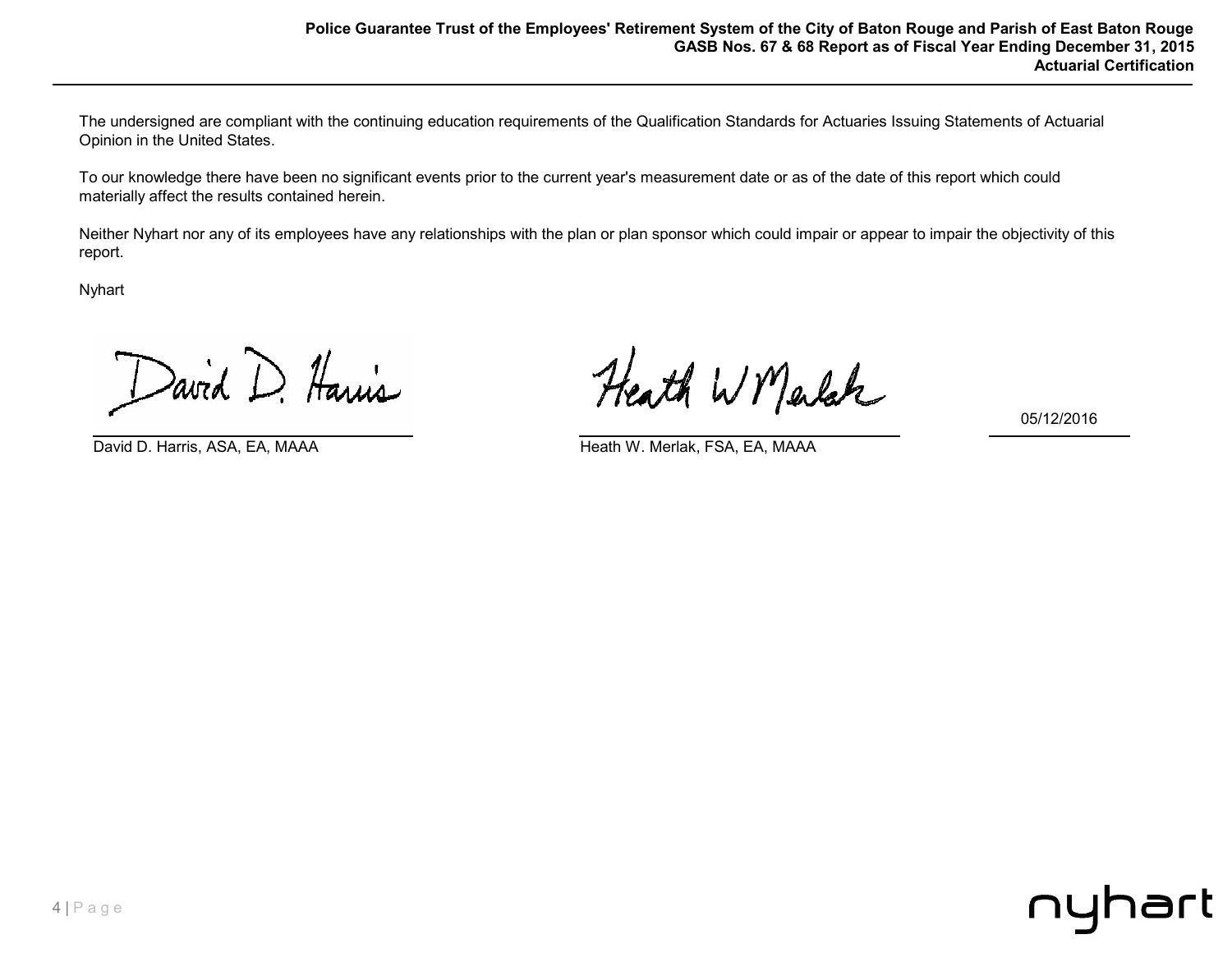| <b>Net Pension Liability</b><br>The components of the net pension liability at December 31                              | 12/31/2015       | 12/31/2014        |
|-------------------------------------------------------------------------------------------------------------------------|------------------|-------------------|
| <b>Total pension liability</b>                                                                                          | \$<br>37,961,347 | \$<br>36,278,585  |
| Plan fiduciary net position                                                                                             | (18, 565, 604)   | (20,085,182)      |
| Net pension liability                                                                                                   | \$<br>19,395,743 | \$<br>16,193,403  |
| Plan fiduciary net position as a percent of the total pension liability                                                 | 48.91%           | 55.36%            |
| Pension Expense for the Fiscal Year Ended December 31                                                                   | \$<br>2,477,557  | \$<br>1,979,978   |
| <b>Actuarial Assumptions</b><br>The total pension liability was determined using the following actuarial<br>assumptions |                  |                   |
| Inflation                                                                                                               | 2.75%            | 3.50%             |
| Salary increases, including inflation                                                                                   | 2.75%-6.75%      | $3.50\% - 7.50\%$ |
| Investment rate of return, including inflation, and net of investment expense                                           | 6.53%            | 6.85%             |
| <b>Plan Membership</b><br>The total pension liability was determined based on the plan membership as<br>of January 1    | 2015             | 2014              |
| Inactive plan members and beneficiaries currently receiving benefits                                                    | 171              | 174               |
| Inactive plan members entitled to but not yet receiving benefits                                                        | 5                | 5                 |
| Active plan members                                                                                                     | 188              | 198               |
| <b>Total members</b>                                                                                                    | 364              | 377               |

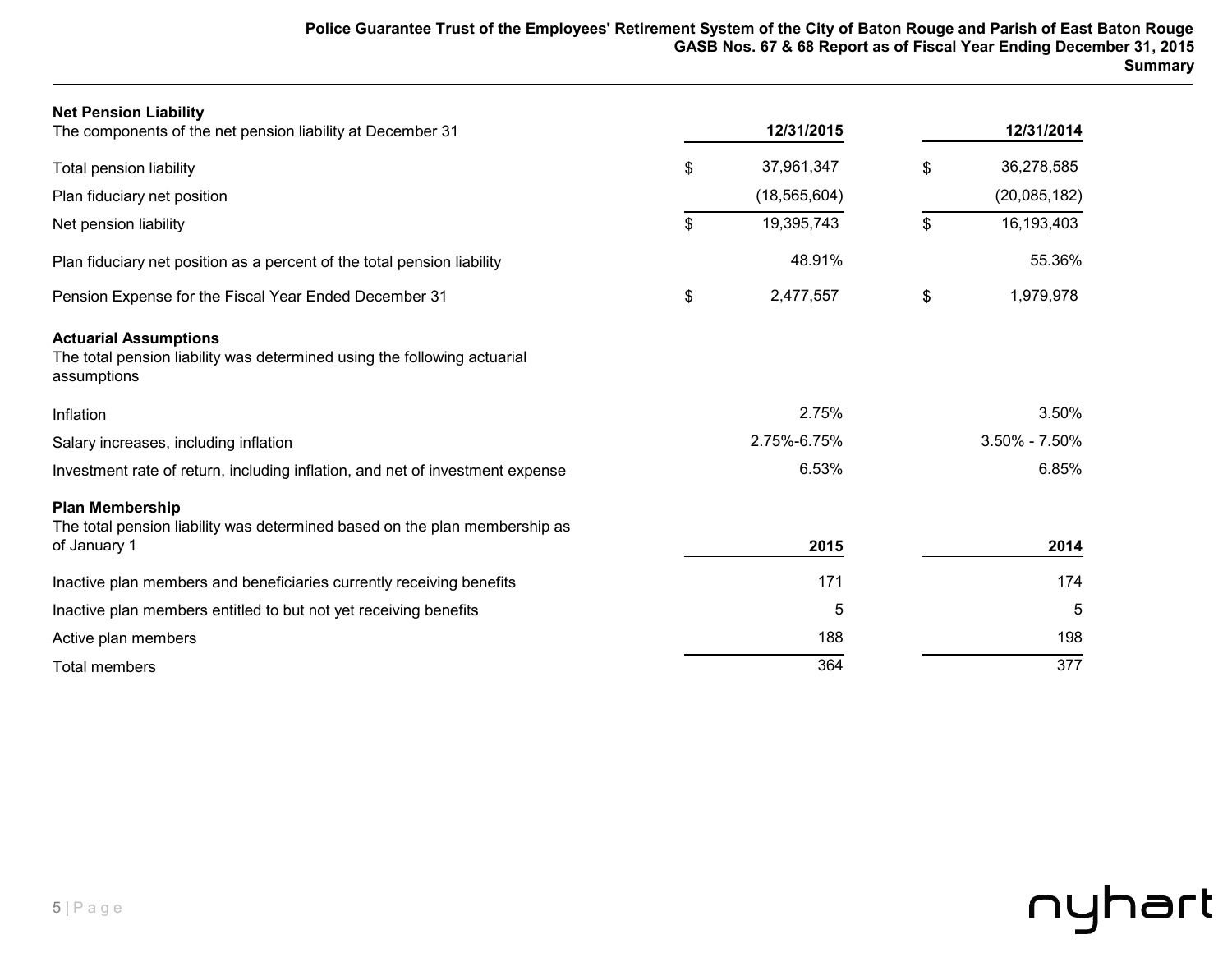| <b>Assets</b>                             | 12/31/2015       |      |              |
|-------------------------------------------|------------------|------|--------------|
| Cash and deposits                         | \$<br>2,656,163  | \$   | 1,480,233    |
| Securities lending cash collateral        | 0                |      | 0            |
| Total cash                                | \$<br>2,656,163  | \$   | 1,480,233    |
| Receivables:                              |                  |      |              |
| Contributions                             | \$<br>687,323    | $\,$ | 565,211      |
| Due from broker for investments sold      | 136,827          |      | 86,461       |
| Investment income                         | 35               |      | 0            |
| Other                                     | 0                |      | 0            |
| <b>Total receivables</b>                  | \$<br>824,185    | \$   | 651,672      |
| Investments:                              |                  |      |              |
| Fixed Income - Domestic                   | \$<br>6,406,799  | \$   | 7,614,420    |
| Fixed Income - International              | 515,759          |      | 521,139      |
| Equities - Domestic                       | 3,991,437        |      | 4,840,747    |
| Equities - International                  | 3,430,603        |      | 4,185,193    |
| <b>Real Estate</b>                        | 0                |      | 0            |
| <b>Alternative Investments</b>            | 905,432          |      | 1,001,096    |
| <b>Total investments</b>                  | \$<br>15,250,030 | \$   | 18,162,595   |
| <b>Total assets</b>                       | \$<br>18,730,378 | \$   | 20,294,500   |
| <b>Liabilities</b>                        |                  |      |              |
| Payables:                                 |                  |      |              |
| Investment management fees                | \$<br>0          | \$   | $\mathbf{0}$ |
| Due to broker for investments purchased   | 0                |      | 0            |
| Collateral payable for securities lending | 0                |      | 0            |
| Other                                     | 164,774          |      | 209,318      |
| <b>Total liabilities</b>                  | \$<br>164,774    | \$   | 209,318      |
| Net position restricted for pensions      | \$<br>18,565,604 | \$   | 20,085,182   |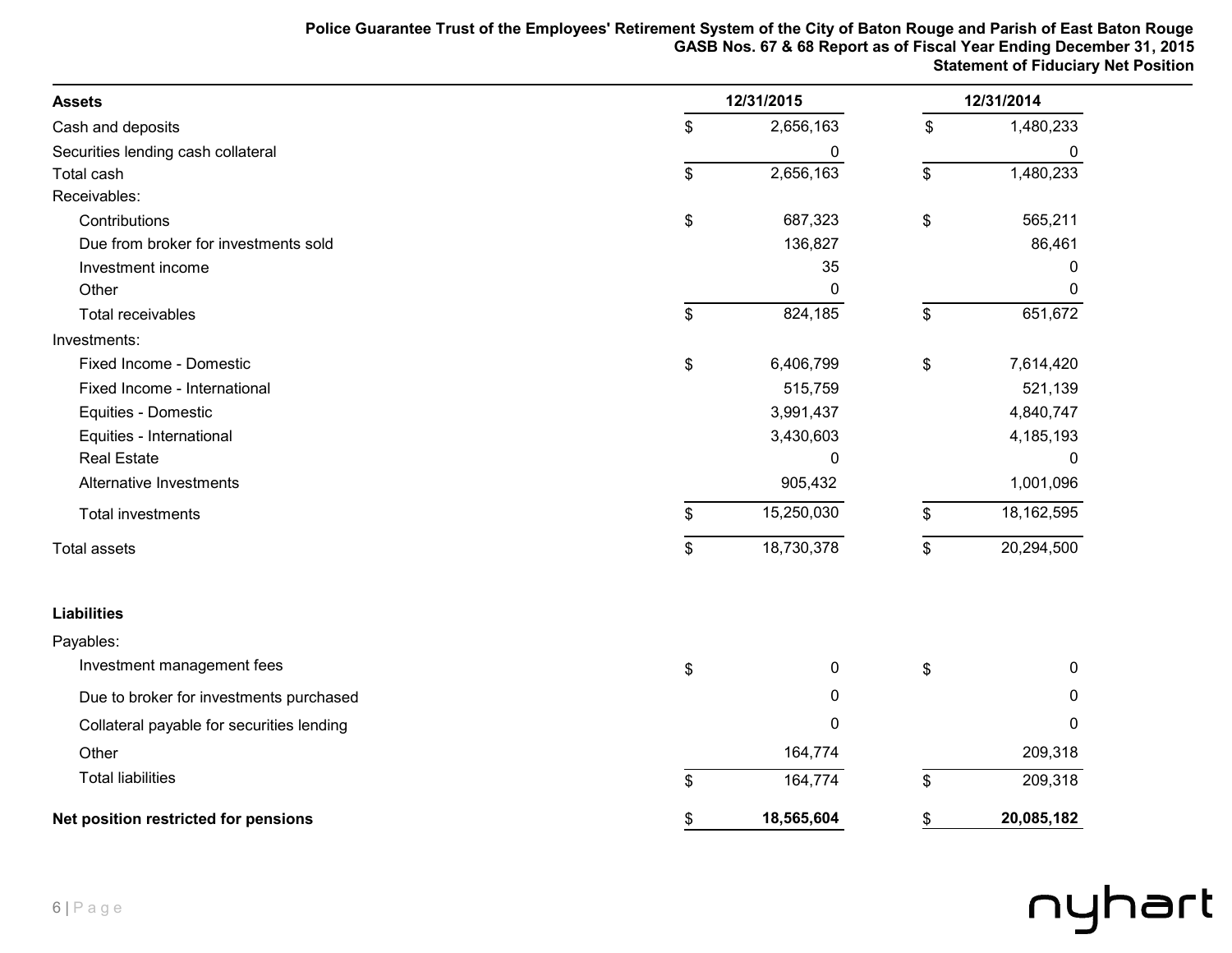|                                                             | 12/31/2015 |             | 12/31/2014 |            |  |
|-------------------------------------------------------------|------------|-------------|------------|------------|--|
| <b>Additions</b>                                            |            |             |            |            |  |
| Contributions:                                              |            |             |            |            |  |
| Employer                                                    | \$         | 951,261     | \$         | 763,873    |  |
| Member                                                      |            | 99,365      |            | 90,774     |  |
| Nonemployer contributing entity                             |            |             |            |            |  |
| <b>Total contributions</b>                                  | \$         | 1,050,626   | \$         | 854,647    |  |
| Investment income:                                          |            |             |            |            |  |
| Net increase in fair value of investments                   | \$         | (264, 902)  | \$         | 944,669    |  |
| Interest and dividends                                      |            | 4,619       |            | 1,871      |  |
| Less investment expense, other than from securities lending |            | (143, 357)  |            | (150, 126) |  |
| Net income other than from securities lending               | \$         | (403, 640)  | \$         | 796,414    |  |
| Securities lending income                                   |            |             |            |            |  |
| Less securities lending expense                             |            |             |            |            |  |
| Net income from securities lending                          |            |             |            |            |  |
| Net investment income                                       | \$         | (403, 640)  | \$         | 796,414    |  |
| Other                                                       |            |             |            |            |  |
| <b>Total additions</b>                                      | \$         | 646,986     | \$         | 1,651,061  |  |
| <b>Deductions</b>                                           |            |             |            |            |  |
| Benefit payments, including refunds of member contributions | \$         | 1,853,004   | \$         | 1,679,506  |  |
| Administrative expense                                      |            | 313,560     |            | 333,744    |  |
| Other                                                       |            |             |            | 0          |  |
| <b>Total deductions</b>                                     | \$         | 2,166,564   | \$         | 2,013,250  |  |
| Net increase in net position                                | \$         | (1,519,578) | \$         | (362, 189) |  |
| Net position restricted for pensions                        |            |             |            |            |  |
| Beginning of year                                           |            | 20,085,182  |            | 20,447,371 |  |
| End of year                                                 | \$         | 18,565,604  | \$         | 20,085,182 |  |

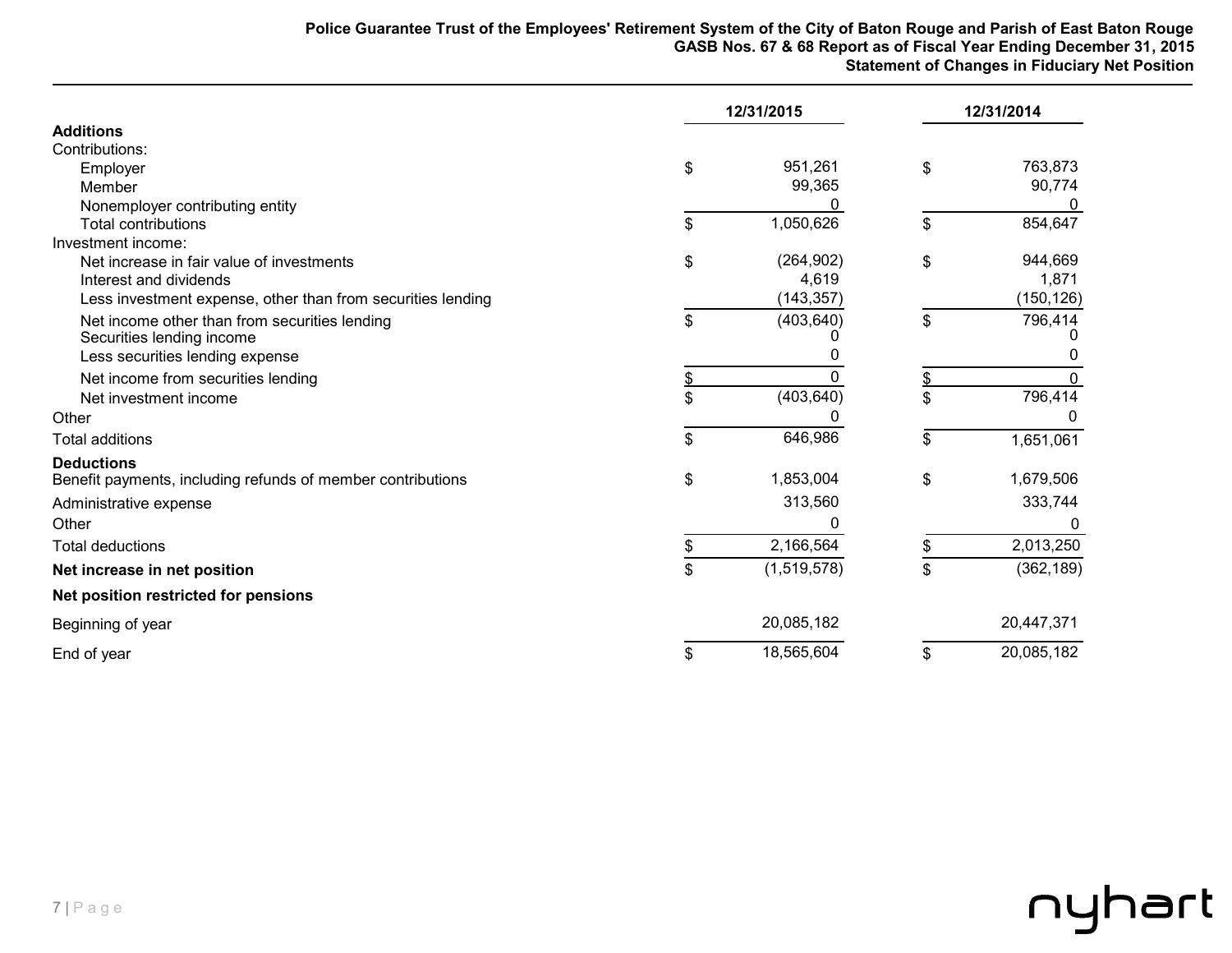|                                                                                                                                                                                                                                                                                                               |          | 12/31/2015                                                                           | 12/31/2014           |                                                                              |  |  |
|---------------------------------------------------------------------------------------------------------------------------------------------------------------------------------------------------------------------------------------------------------------------------------------------------------------|----------|--------------------------------------------------------------------------------------|----------------------|------------------------------------------------------------------------------|--|--|
| <b>Total pension liability</b><br>Service cost<br>Interest<br>Changes of benefit terms<br>Differences between expected and actual experience<br>Changes of assumptions<br>Benefit payments, including refunds of member contributions                                                                         | \$       | 454,961<br>2,338,200<br>0<br>1,721,888<br>(979, 283)<br>(1,853,004)                  | \$                   | 437,310<br>2,565,879<br>0<br>340,742<br>(1,679,506)                          |  |  |
| Net change in total pension liability                                                                                                                                                                                                                                                                         |          | 1,682,762                                                                            |                      | 1,664,425<br>34,614,160                                                      |  |  |
| Total pension liability - beginning<br>Total pension liability - ending (a)                                                                                                                                                                                                                                   | \$       | 36,278,585<br>37,961,347                                                             | \$                   | 36,278,585                                                                   |  |  |
| Plan fiduciary net position<br>Contributions - employer<br>Contributions - member<br>Contributions - nonemployer contributing member<br>Net investment income<br>Benefit payments, including refunds of member contributions<br>Administrative expenses<br>Other<br>Net change in plan fiduciary net position | \$<br>\$ | 951,261<br>99,365<br>0<br>(403, 640)<br>(1,853,004)<br>(313,560)<br>0<br>(1,519,578) | \$<br>$\mathfrak{S}$ | 763,873<br>90,774<br>0<br>796,414<br>(1,679,506)<br>(333, 744)<br>(362, 189) |  |  |
| Plan fiduciary net position - beginning                                                                                                                                                                                                                                                                       |          | 20,085,182                                                                           |                      | 20,447,371                                                                   |  |  |
| Plan fiduciary net position - ending (b)                                                                                                                                                                                                                                                                      | \$       | 18,565,604                                                                           | \$                   | 20,085,182                                                                   |  |  |
| Net pension liability - ending (a) - (b)<br>Plan fiduciary net position as a percentage of the total<br>pension liability                                                                                                                                                                                     | \$       | 19,395,743<br>48.91%                                                                 | \$                   | 16,193,403<br>55.36%                                                         |  |  |
| Covered-employee payroll                                                                                                                                                                                                                                                                                      | \$       | 14,066,159                                                                           |                      | 14,282,440                                                                   |  |  |
| Net pension liability as percentage of covered-<br>omploveo povroll                                                                                                                                                                                                                                           |          | 137.89%                                                                              |                      | 113.38%                                                                      |  |  |

employee payroll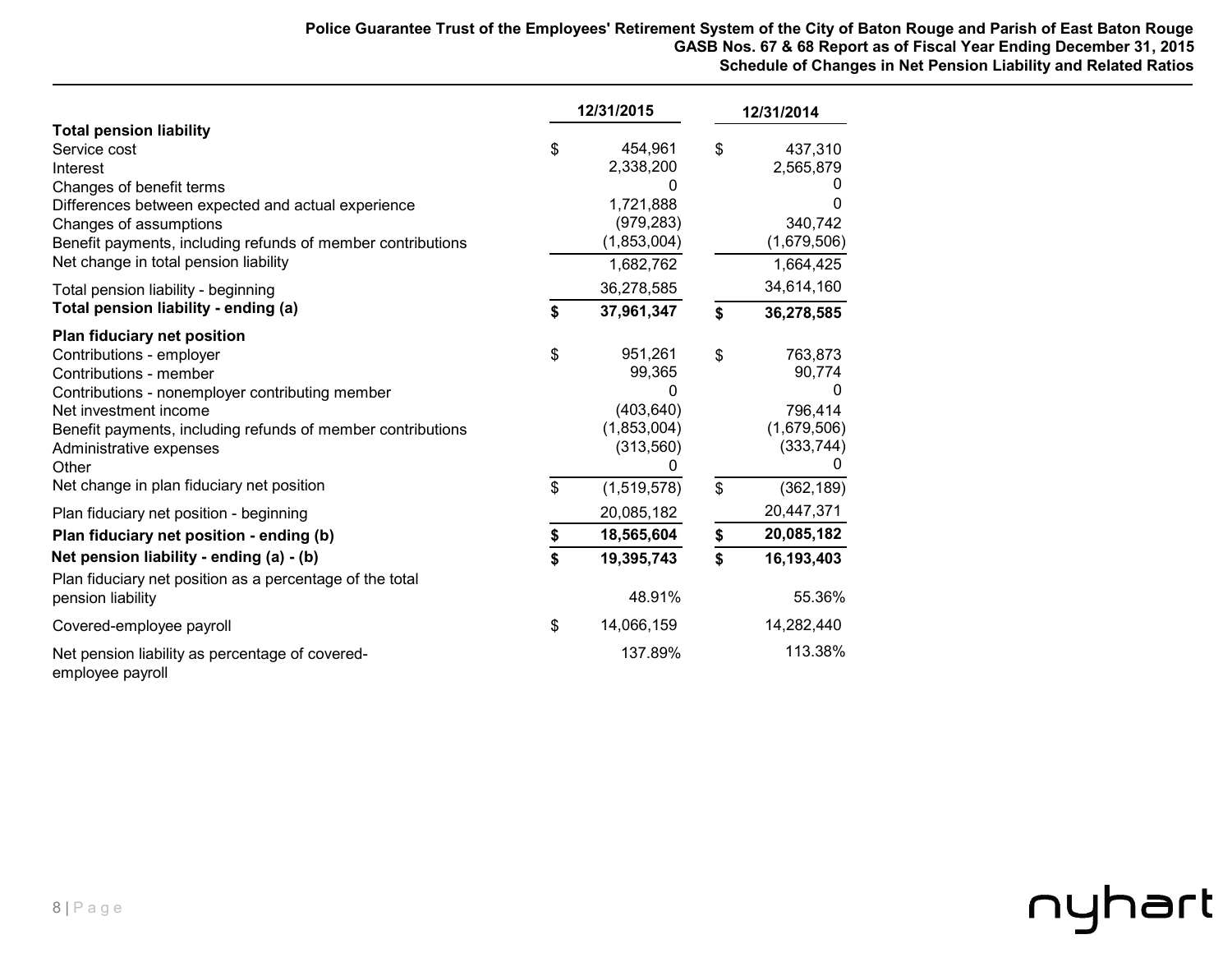| Fiscal year ending                                                                                | 12/31/2015 |             |
|---------------------------------------------------------------------------------------------------|------------|-------------|
| Service cost                                                                                      | \$         | 454,961     |
| Interest on total pension liability                                                               |            | 2,338,200   |
| Projected earnings on pension plan investments                                                    |            | (1,275,127) |
| Changes of benefit terms                                                                          |            | 0           |
| Employee contributions                                                                            |            | (99, 365)   |
| Pension plan administrative expense                                                               |            | 313,560     |
| Other changes                                                                                     |            | 0           |
| Current period recognition of deferred outflows/(inflows) of resources                            |            |             |
| Differences between Expected & Actual Experience<br>in measurement of the Total Pension Liability | \$         | 430,472     |
| Changes of assumptions                                                                            |            | (159, 635)  |
| Differences between Projected & Actual Earnings on<br><b>Pension Plan Investments</b>             |            | 474,491     |
| Total                                                                                             | \$         | 2,477,557   |

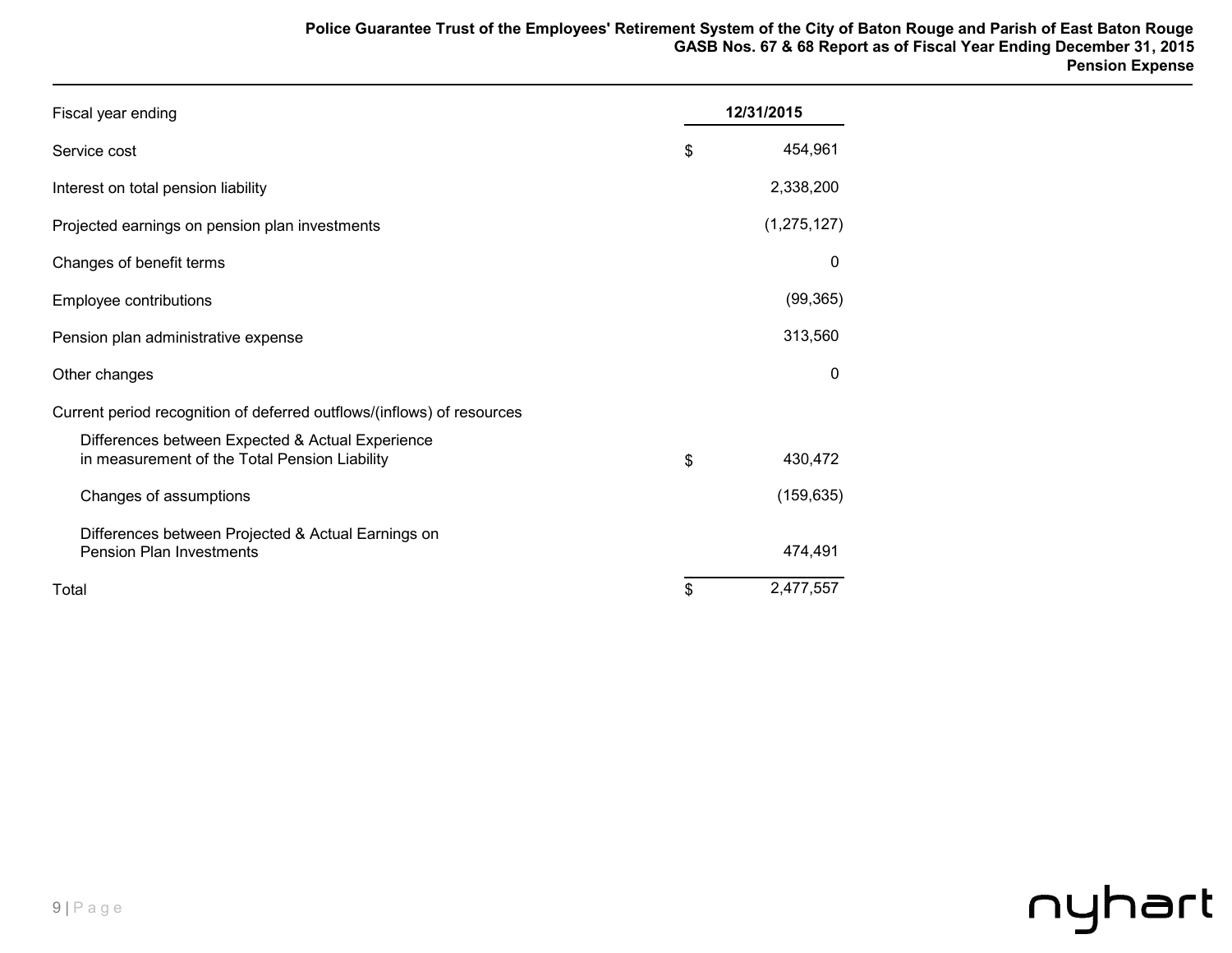#### **Police Guarantee Trust of the Employees' Retirement System of the City of Baton Rouge and Parish of East Baton Rouge GASB Nos. 67 & 68 Report as of Fiscal Year Ending December 31, 2015 Deferred Outflows of Resources and Deferred Inflows of Resources Related to Pensions**

| Differences between expected and actuarial experience in<br>measurement of the total pension liability for fiscal year ending: | Initial<br><b>Balance</b> | Initial<br><b>Amortization Period</b> | Annual<br>Recognition |     | 12/31/2015<br><b>Balance</b> |
|--------------------------------------------------------------------------------------------------------------------------------|---------------------------|---------------------------------------|-----------------------|-----|------------------------------|
| December 31, 2015                                                                                                              | \$<br>1,721,888           | 4                                     | \$<br>430,472         | \$. | 1,291,416                    |
|                                                                                                                                |                           |                                       | 430,472               | \$. | 1,291,416                    |
|                                                                                                                                | Initial                   | Initial                               | Annual                |     | 12/31/2015                   |
| Changes in assumptions for fiscal year ending:                                                                                 | <b>Balance</b>            | <b>Amortization Period</b>            | Recognition           |     | <b>Balance</b>               |
| December 31, 2015                                                                                                              | (979, 283)                | 4                                     | (244, 821)            |     | (734, 462)                   |
| December 31, 2014                                                                                                              | 340,742                   | 4                                     | 85,186                |     | 170,370                      |
|                                                                                                                                |                           |                                       | \$<br>(159, 635)      | \$. | (564, 092)                   |
| Differences between projected and actual earnings on pension<br>plan investments for fiscal year ending:                       | Initial<br><b>Balance</b> | Initial<br><b>Amortization Period</b> | Annual<br>Recognition |     | 12/31/2015<br><b>Balance</b> |
| December 31, 2015                                                                                                              | \$<br>,678,767            | 5                                     | \$<br>335,753         | \$  | 1,343,014                    |
| December 31, 2014                                                                                                              | 693,691                   | 5                                     | 138,738               |     | 416,215                      |
|                                                                                                                                |                           |                                       | 474,491               | \$  | 1,759,229                    |

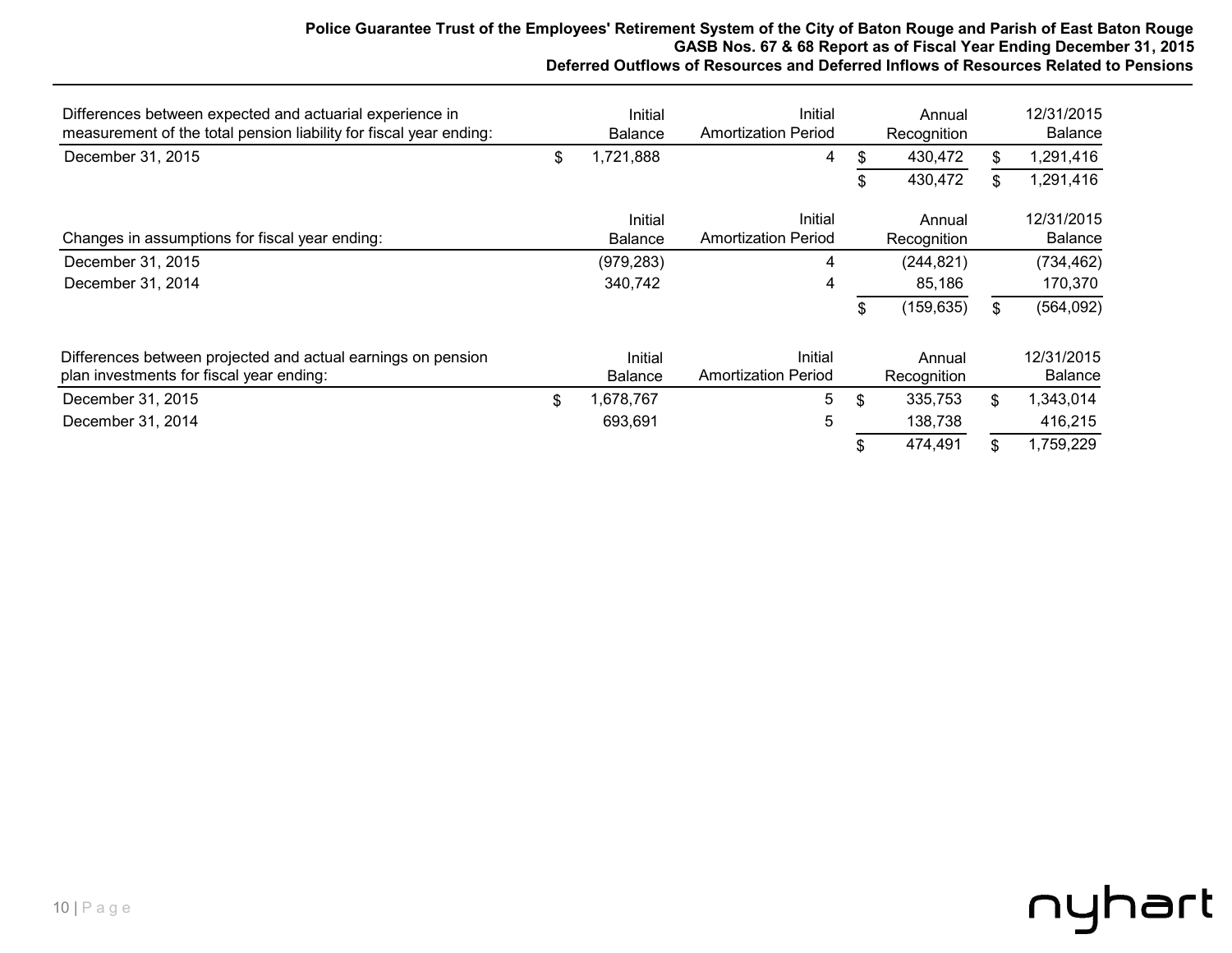|                                                                                  | Deferred Outflows<br>of Resources |     | Deferred Inflows<br>of Resources |  |
|----------------------------------------------------------------------------------|-----------------------------------|-----|----------------------------------|--|
| Differences between expected and actual experience                               | 1,291,416                         |     |                                  |  |
| <b>Changes of Assumptions</b>                                                    | 170.370                           | \$. | (734, 462)                       |  |
| Net difference between projected and actual earnings on pension plan investments | 1.759.229                         | S.  |                                  |  |
|                                                                                  | 3,221,015                         |     | (734,462)                        |  |

The balances as of December 31, 2015 of the deferred outflows/(inflows) of resources will be recognized in pension expense for the fiscal year ending December 31.

| 2016       | \$745,328 |
|------------|-----------|
| 2017       | \$745,326 |
| 2018       | \$660,144 |
| 2019       | \$335,755 |
| 2020       | \$0       |
| Thereafter | \$ 0      |

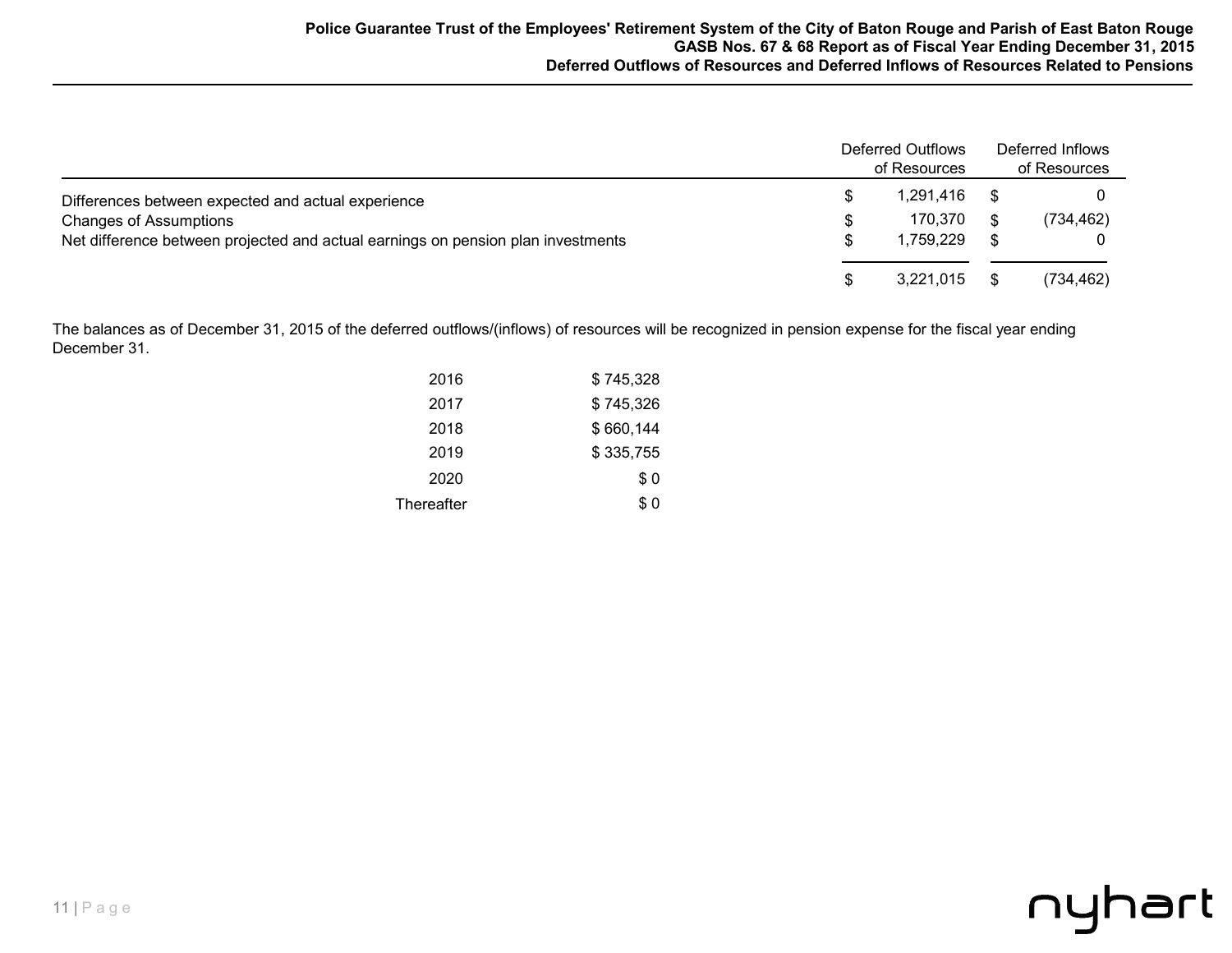The long-term expected rate of return on pension plan investments was determined using a building-block method in which expected future real rates of return (expected returns, net of pension plan investment expense and inflation) are developed for each major asset class. These expected future real rates of return are combined to produce the long-term expected rate of return by weighting the expected future real rates of return by the target asset allocation percentage and by adding expected inflation. Best estimates of arithmetic real rates of return for each major asset class included in the pension plan's target asset allocation as of December 31, 2015 are summarized in the following table:

| <b>Asset class</b>           | Target allocation | Long-term expected real rate of return |
|------------------------------|-------------------|----------------------------------------|
| Fixed Income - Domestic      | 42.5%             | 1.69%                                  |
| Fixed Income - International | 22.5%             | 4.97%                                  |
| Equities - Domestic          | 22.5%             | 6.79%                                  |
| Equities - International     | 10.0%             | 6.36%                                  |
| <b>Real Estate</b>           | $0.0\%$           | 5.71%                                  |
| Alternative Investments      | $0.0\%$           | 0.00%                                  |
| Cash                         | 2.5%              | 1.00%                                  |
| Total                        | 100.0%            |                                        |

Long-term expected rate of return is 7.25%.

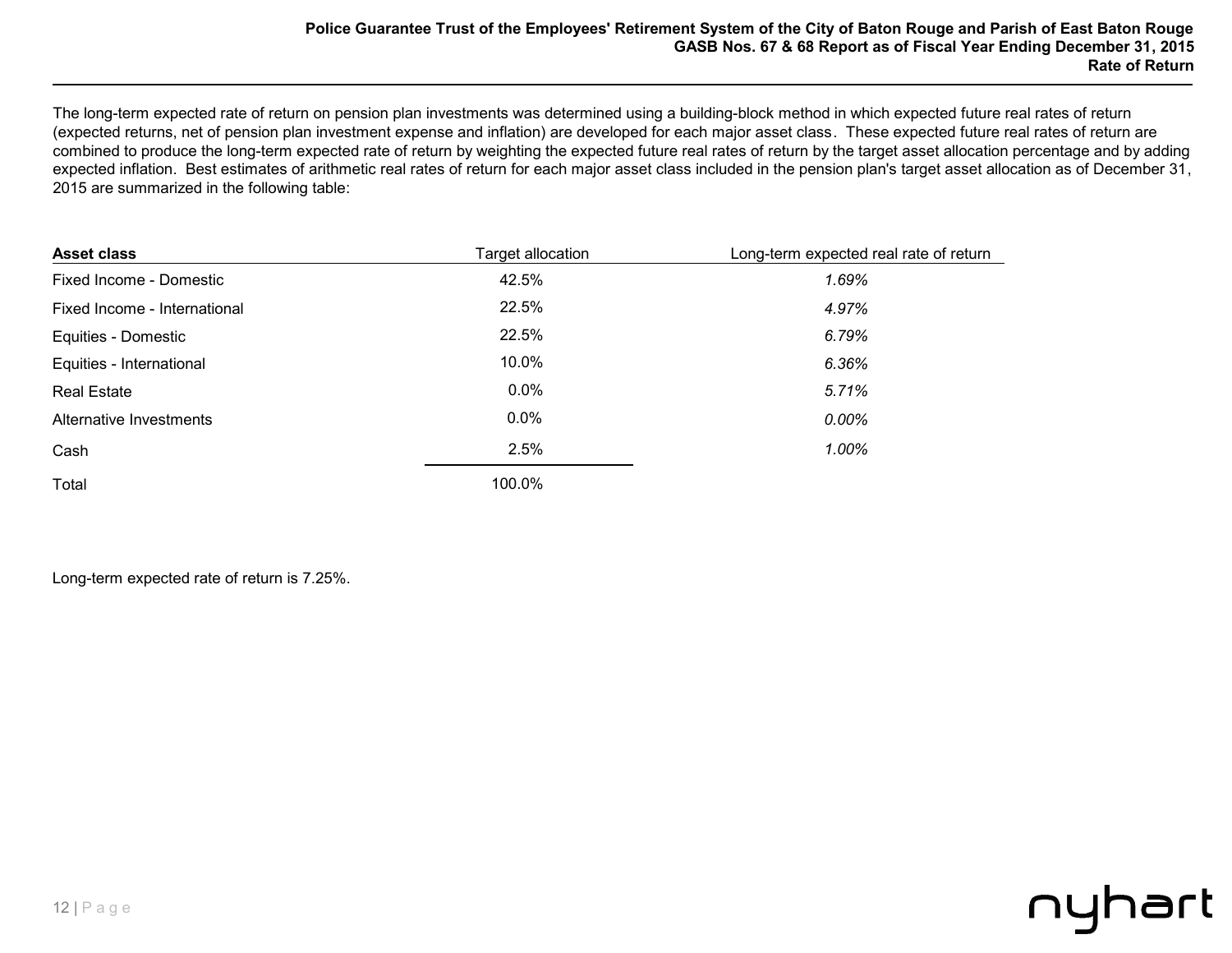#### **Discount rate**

The discount rate used to measure the total pension liability was 6.53%. The projection of cash flows used to determine the discount rate assumed that plan member contributions will be made at the current contribution rate and that contributions will be made at rates equal to the difference between actuarially determined contribution rates and the member rate. Based on those assumptions, the pension plan's fiduciary net position was projected to be depleted for current members during the 2026 fiscal year. Therefore, the long-term expected rate of return 7.25% was used to discount funded projected benefit payments and the municipal bond rate 3.57% was us to discount unfunded projected benefit payments to determine the total pension liability. The single effective discount rate was 6.53%.

Note the discount rate changed from 6.85% as of December 31, 2014 to 6.53% as of December 31, 2015 measurement date.

#### **Sensitivity of the net pension liability to changes in the discount rate**

The following presents the net pension liability, calculated using the discount rate of 6.53%, as well as what the net pension liability would be if it were calculated using a discount rate that is 1-percentage-point lower (5.53%) or 1-percentage-point higher (7.53%) than the current rate:

| 1% Decrease           |  |            | <b>Current Discount</b> |            |  | 1% Increase |
|-----------------------|--|------------|-------------------------|------------|--|-------------|
| $(5.53\%)$            |  |            | Rate (6.53%)            |            |  | $(7.53\%)$  |
| Net pension liability |  | 20.230.893 |                         | 19.395.743 |  | 18.578.571  |

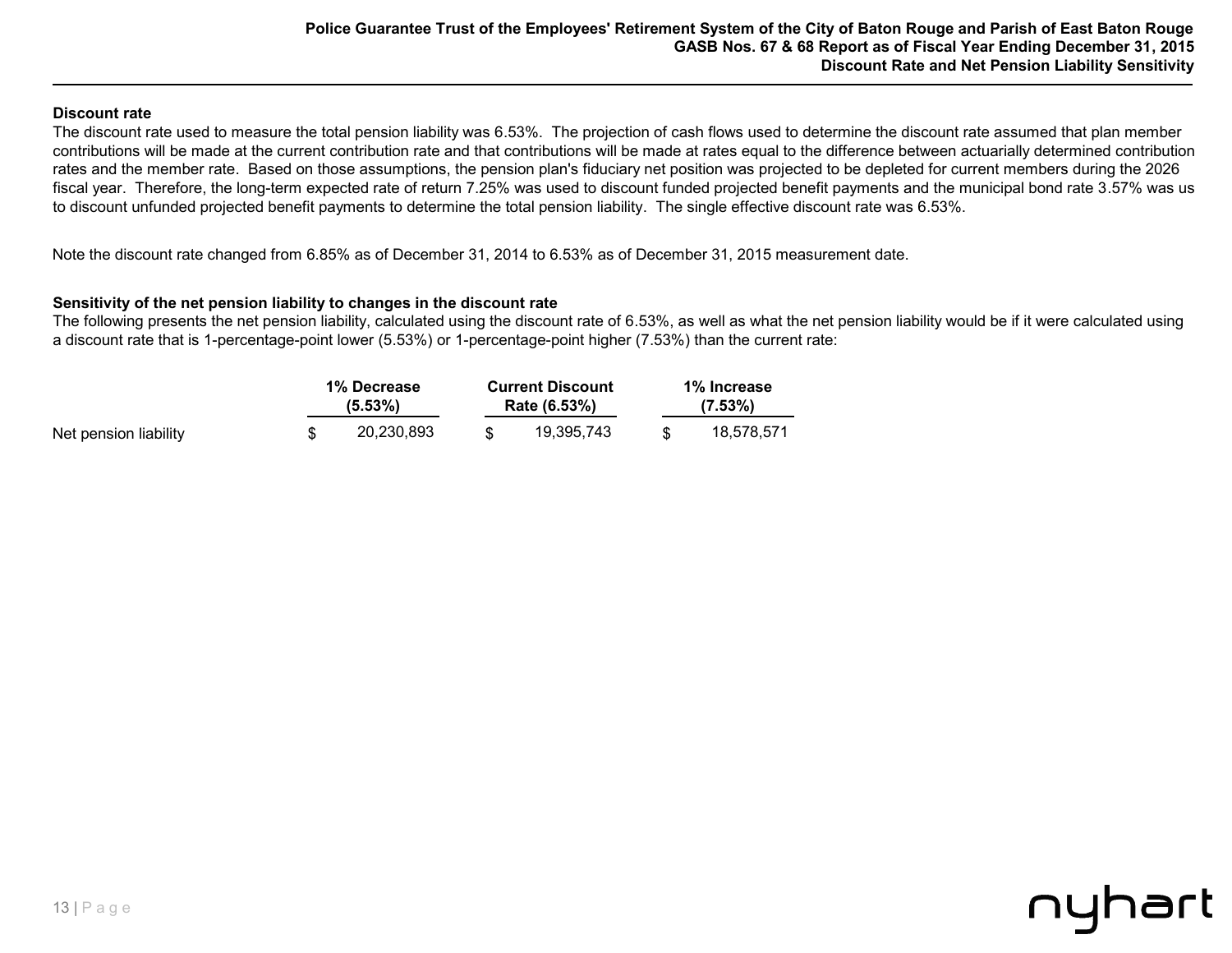|                                                                      |     | 2015       | 2014       | 2013       |     | 2012       |     | 2011       |
|----------------------------------------------------------------------|-----|------------|------------|------------|-----|------------|-----|------------|
| Actuarially determined contribution                                  |     | 3,029,216  | 2,646,547  | 2.679.589  |     | 2,225,478  |     | 977,834    |
| Contributions in relation to the actuarially determined contribution |     | 951,261    | 763,873    | 696.918    |     | 238,628    |     | 202,695    |
| <b>Contribution deficiency (excess)</b>                              |     | 2,077,955  | 1.882.674  | .982.671   |     | 1,986,850  |     | 1,775,139  |
| Covered-employee payroll                                             | \$. | 14.066.159 | 14.282.440 | 15.428.420 | \$. | 15,966,923 | \$. | 17.315.930 |
| Contributions as a percentage of covered-employee payroll            |     | 6.76%      | 5.35%      | 4.52%      |     | 1.49%      |     | 1.17%      |

|                                                                      | 2010       |     | 2009       |    | 2008       |   | 2007       |   | 2006       |
|----------------------------------------------------------------------|------------|-----|------------|----|------------|---|------------|---|------------|
| Actuarially determined contribution                                  | 1,634,905  |     | 479.630    |    | 215,291    |   | 124,607    |   | 367,957    |
| Contributions in relation to the actuarially determined contribution | 250.114    |     | 149.179    |    | 127.087    |   | 123,140    |   | 125,314    |
| <b>Contribution deficiency (excess)</b>                              | 1,384,791  |     | 330,451    |    | 88,204     |   | 1,467      |   | 242,643    |
| Covered-employee payroll                                             | 18.836.479 | \$. | 20,084,707 | £. | 19,754,110 | R | 20.507.475 | ደ | 19,964,426 |
| Contributions as a percentage of covered-employee payroll            | 1.33%      |     | 0.74%      |    | $0.64\%$   |   | 0.60%      |   | 0.63%      |

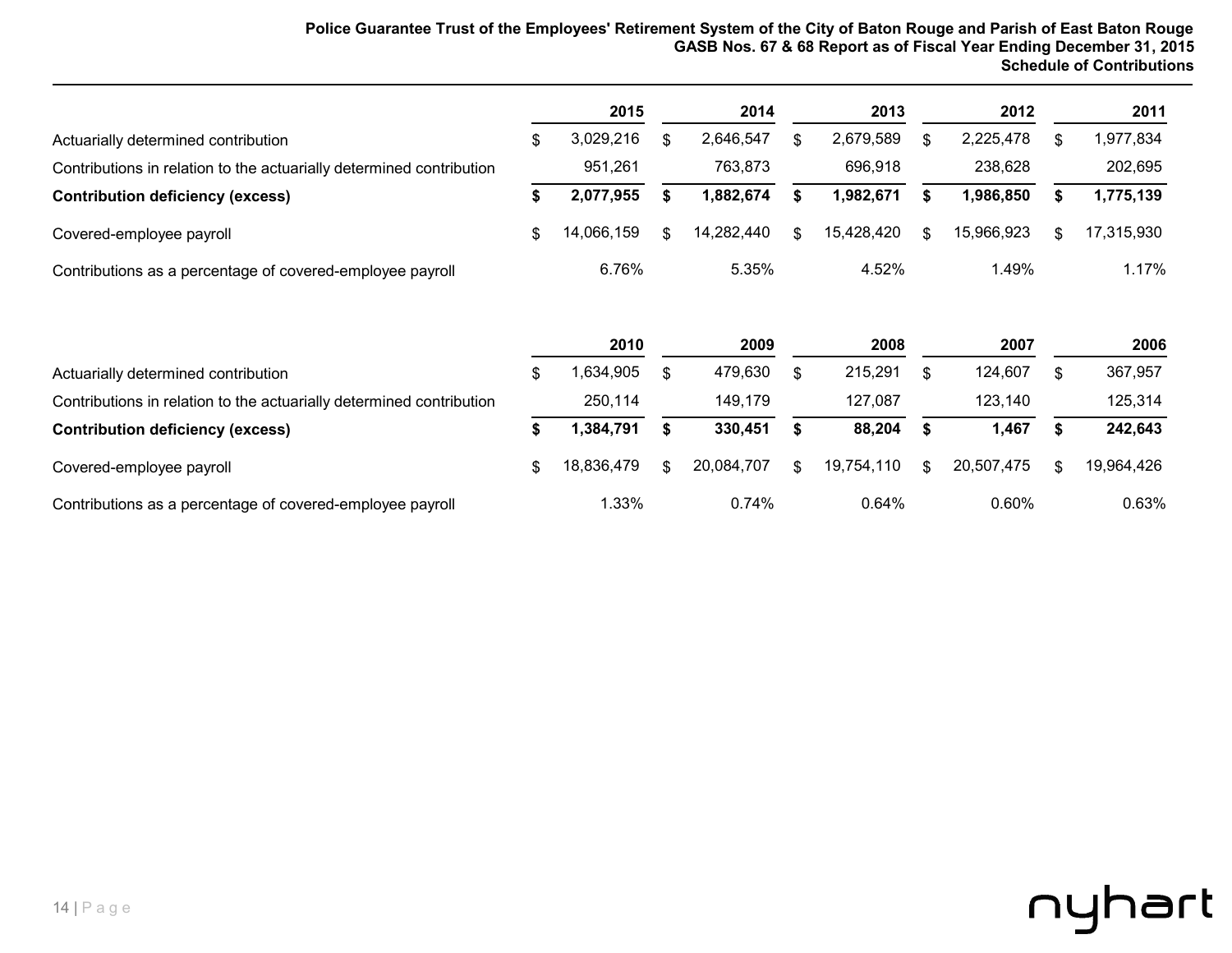**The total pension liability as of December 31, 2015 was determined using the following actuarial assumptions:** 

| <b>Actuarial Cost Method</b>    | Entry Age Method                                                                        |                                                                                                                                                              |                                                                                                   |        |  |
|---------------------------------|-----------------------------------------------------------------------------------------|--------------------------------------------------------------------------------------------------------------------------------------------------------------|---------------------------------------------------------------------------------------------------|--------|--|
| <b>Asset Method</b>             | <b>Market Value of Assets</b>                                                           |                                                                                                                                                              |                                                                                                   |        |  |
| <b>Interest Rates</b>           | <b>Discount Rate</b><br>Expected Long Term Rate of Return<br><b>Municipal Bond Rate</b> |                                                                                                                                                              | 6.53%<br>7.25%<br>3.57%                                                                           |        |  |
| Inflation                       | 2.75%                                                                                   |                                                                                                                                                              |                                                                                                   |        |  |
| <b>Annual Pay Increases</b>     | $\frac{\text{Age}}{30}$<br>35<br>40<br>45<br>50                                         | $\frac{\%}{4.00}$<br>2.00<br>2.00<br>1.00<br>0.00                                                                                                            |                                                                                                   |        |  |
| <b>Measurement Date</b>         | December 31, 2015 based on a valuation date of January 1, 2015                          |                                                                                                                                                              |                                                                                                   |        |  |
| <b>Cost-of-living Increases</b> | MPERS COLA is 2.0% compounded annually                                                  |                                                                                                                                                              |                                                                                                   |        |  |
| <b>Mortality Rates</b>          | Healthy<br><b>Disabled</b>                                                              | RP-2000 Disabled Mortality Projected with Scale BB to 2019                                                                                                   | RP-2000 Healthy Combined Blue Collar Projected with Scale BB to 2019                              |        |  |
| <b>Retirement Rates</b>         |                                                                                         |                                                                                                                                                              | 100% at earlier of 25.5 Years of Service or age 61 with 11 years of service, the following rates: |        |  |
|                                 |                                                                                         | Before 25 years of creditable service<br>$\frac{\text{Age}}{\text{55-60}}$<br>61-63<br>64<br>$65+$<br>After 25 years of creditable service<br><b>Service</b> | Retirement<br>10%<br>20%<br>25%<br>100%<br>Retirement                                             |        |  |
|                                 |                                                                                         | 25<br>26<br>27<br>$28+$                                                                                                                                      | 20%<br>30%<br>40%<br>100%                                                                         |        |  |
| All other assumptions           |                                                                                         | As described in the assumptions section of the actuarial determined contribution                                                                             |                                                                                                   |        |  |
| <b>Experience Study</b>         |                                                                                         | Last performed for the period January 1, 2009 to December 31, 2013                                                                                           |                                                                                                   |        |  |
| $15$   Page                     |                                                                                         |                                                                                                                                                              |                                                                                                   | nyhart |  |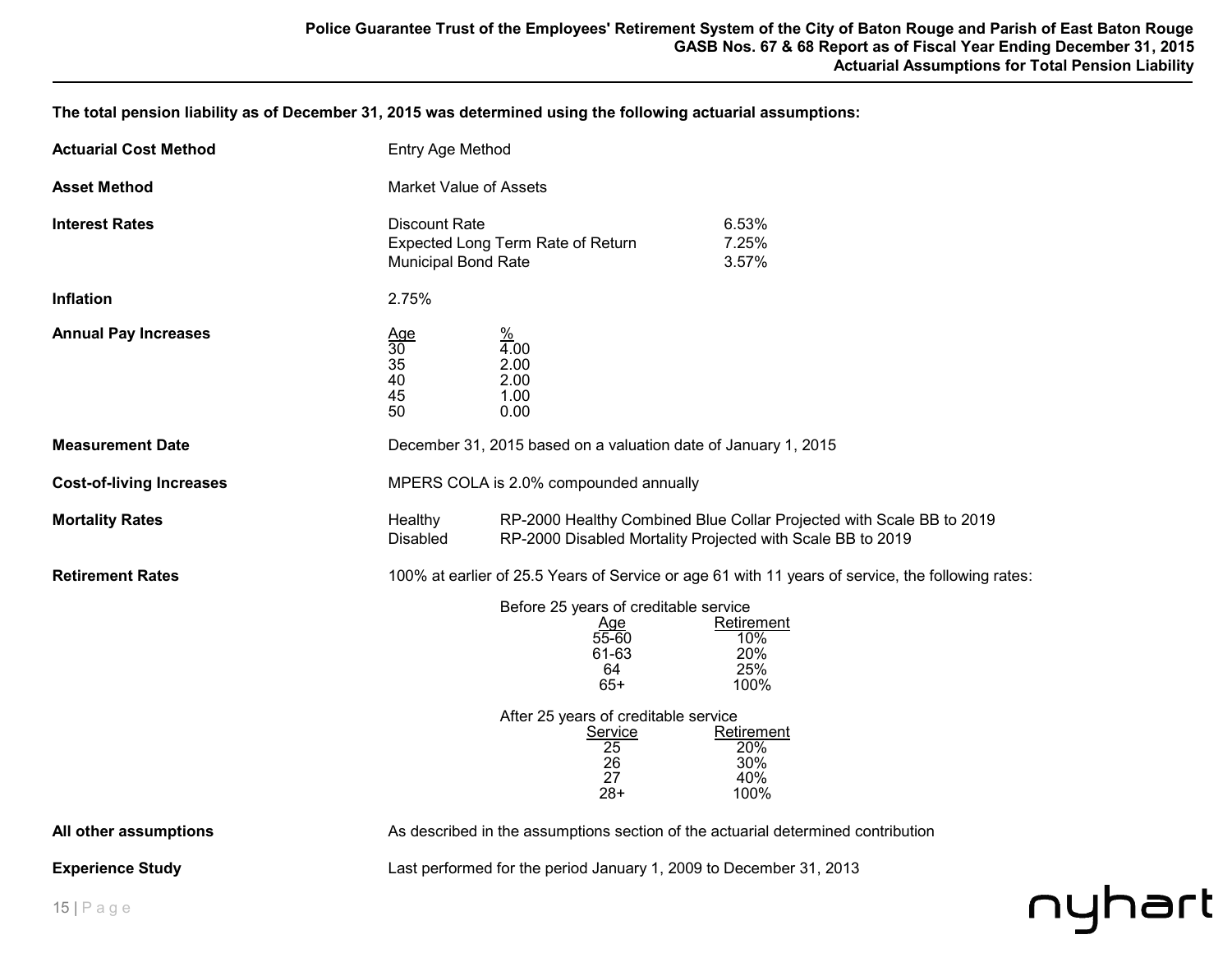| <b>Valuation Date</b>                               | January 1, 2015                                                                                                                                                                                                                                                                               |
|-----------------------------------------------------|-----------------------------------------------------------------------------------------------------------------------------------------------------------------------------------------------------------------------------------------------------------------------------------------------|
| Participation and Asset Information Collected as of | January 1, 2015                                                                                                                                                                                                                                                                               |
| <b>Investment Return</b>                            | 7.25% per year, compounded annually, net of investment expenses                                                                                                                                                                                                                               |
| <b>Inflation</b>                                    | 2.75%                                                                                                                                                                                                                                                                                         |
| <b>Annual Pay Increases</b>                         | $\frac{\%}{4.00}$<br>$\frac{\text{Age}}{30}$<br>35<br>2.00<br>40<br>2.00<br>45<br>1.00<br>50<br>0.00<br>55<br>0.00                                                                                                                                                                            |
| <b>MPERS COLA</b>                                   | 2.0% compounded annually due to inflation                                                                                                                                                                                                                                                     |
| <b>Ancillary Benefits</b>                           | MPERS ancillary benefits (turnover, disability, death) are assumed to be greater than CPERS<br>ancillary benefits                                                                                                                                                                             |
| <b>Mortality</b>                                    | RP-2000 Healthy Combined Blue Collar Projected with Scale BB to 2019                                                                                                                                                                                                                          |
| <b>Disabled Mortality</b>                           | RP-2000 Disbaled Mortality Projected with Scale BB to 2019                                                                                                                                                                                                                                    |
| <b>Withdrawal Rates</b>                             | Turnover<br>$\frac{\text{Age}}{20}$<br>.079<br>25<br>.077<br>30<br>.072<br>35<br>.063<br>40<br>.052<br>45<br>.040<br>.026<br>50<br>55<br>.009<br>60<br>.001<br>Probabilities of turnover are based on Table T-5. The turnover rates are modified as follows,<br>based on years of employment: |

| <b>Years of Service</b> | <u>%</u> |
|-------------------------|----------|
| 0-1                     | 110      |
| 2                       | 85       |
| $3 - 10$                | 45       |
| $11 - 15$               | 25       |
| $16+$                   | 15       |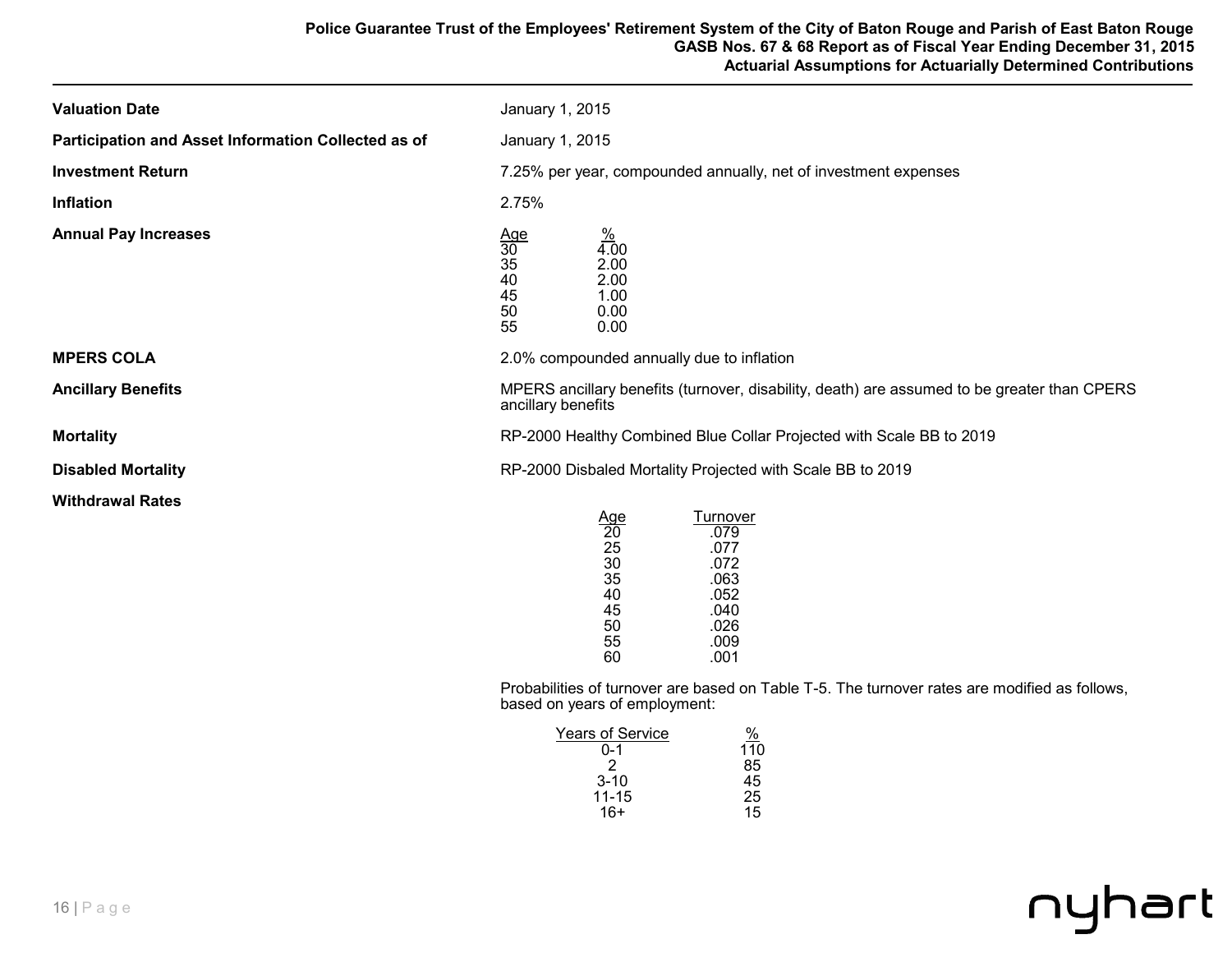| <b>Retirement Rates</b>                                                                |                                                                                                                                                          | 100% at earlier of 25.5 Years of Service or age 61 with 11 years of service, the following rates:                                               |  |  |
|----------------------------------------------------------------------------------------|----------------------------------------------------------------------------------------------------------------------------------------------------------|-------------------------------------------------------------------------------------------------------------------------------------------------|--|--|
|                                                                                        | Before 25 years of creditable service                                                                                                                    |                                                                                                                                                 |  |  |
|                                                                                        | $\frac{\text{Age}}{55-60}$<br>61-63<br>64<br>$65+$                                                                                                       | Retirement<br>10%<br>20%<br>25%<br>100%                                                                                                         |  |  |
|                                                                                        | After 25 years of creditable service                                                                                                                     |                                                                                                                                                 |  |  |
|                                                                                        | Service<br>25<br>26<br>27<br>$28+$                                                                                                                       | Retirement<br>20%<br>30%<br>40%<br>100%                                                                                                         |  |  |
| Assumed Transfers to Retirement System (for accumulated vacation and sick leave, e.g.) |                                                                                                                                                          |                                                                                                                                                 |  |  |
|                                                                                        | Police hired before 6/1/2015                                                                                                                             | <b>Total</b><br>$1.50$ years                                                                                                                    |  |  |
| <b>Disability Rates</b>                                                                | $\frac{\text{Age}}{20}$<br>$\frac{25}{30}$<br>$\frac{35}{35}$<br>40<br>45<br>$\begin{array}{c} 50 \\ 55 \end{array}$<br>60<br>61<br>62<br>63<br>64<br>65 | <b>Disability</b><br>.0006<br>.0006<br>.0006<br>.0007<br>.0011<br>.0022<br>.0046<br>.0102<br>.0320<br>.0355<br>.0400<br>.0450<br>.0410<br>.0195 |  |  |

Probabilities of disability are in accordance with the Eleventh Actuarial Valuation of the Railroad Retirement System. The disability rates for Fire and Police are increased by 100%.

**Type of Disability** Type of Disability **Type of Disability** 25% service-connected, 25% ordinary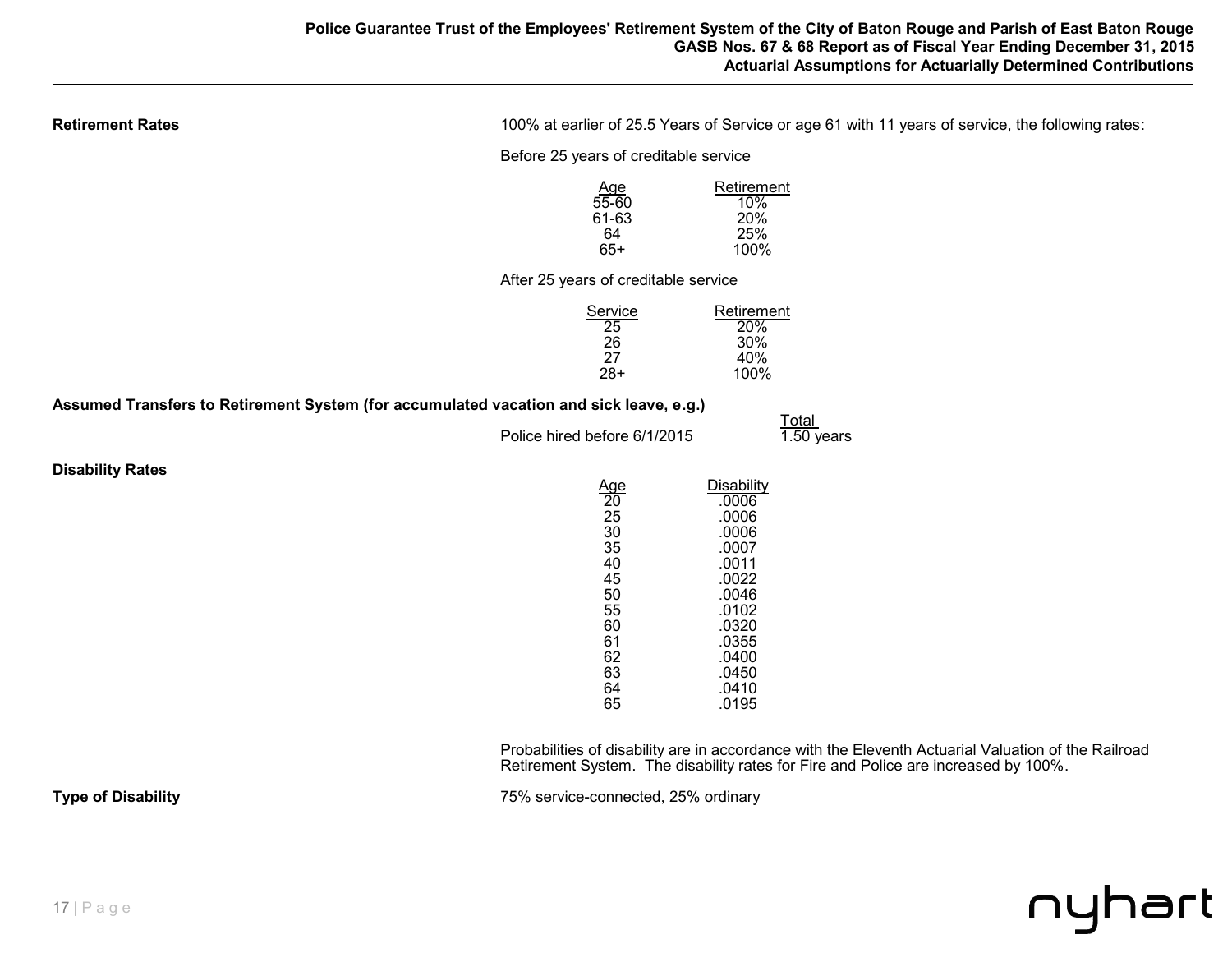| <b>Actuarial Value of Assets</b>   | Market Value as of January 1, 2000 and January 1, 2001. Beginning January 1, 2002, Expected<br>Value Method, with 20% of investment gains (or losses) recognized each year.                                                                                                                                                                                                                                       |
|------------------------------------|-------------------------------------------------------------------------------------------------------------------------------------------------------------------------------------------------------------------------------------------------------------------------------------------------------------------------------------------------------------------------------------------------------------------|
| <b>Actuarial Cost Method</b>       | Aggregate Actuarial Cost Method                                                                                                                                                                                                                                                                                                                                                                                   |
| <b>Percent Married</b>             | 80% of employees are assumed to be married. Female spouses are assumed to be 3 years<br>younger than males.                                                                                                                                                                                                                                                                                                       |
| <b>Administrative Expense Load</b> | There is not an expense load added to the cost of the Plan                                                                                                                                                                                                                                                                                                                                                        |
| <b>Sources of Data</b>             | Membership and asset data as of January 1, 2015 was furnished by Retirement Office staff. For<br>active members MPERS compensation was estimated as CPERS compensation minus<br>member contributions to PGT divided by 0.95. For members who are in CPERS DROP, but not<br>in MPERS DROP, MPERS compensation was assumed to be the same as the prior year.                                                        |
| <b>Ancillary Benefits</b>          | MPERS ancillary benefits (turnover, disability, death) are assumed to be greater than CPERS<br>ancillary benefits.                                                                                                                                                                                                                                                                                                |
| <b>Changes Since Prior Report</b>  | 1. Investment return to 7.25% from 7.50%<br>2. Annual inflation to $2.75\%$ from $3.50\%$<br>3. Healthy mortality to RP2000 Health Combined Blue Collar Projected to 2019 (Scale BB) from<br>1994 GAM set forward 2 years.<br>4. Disabled mortality to RP2000 Disabled Mortality Projected to 2019 (Scale BB) from 1994<br>GAM set forward 2 years.<br>5. Service related multipliers on turnover rates increased |

6. Retirement rates adjusted

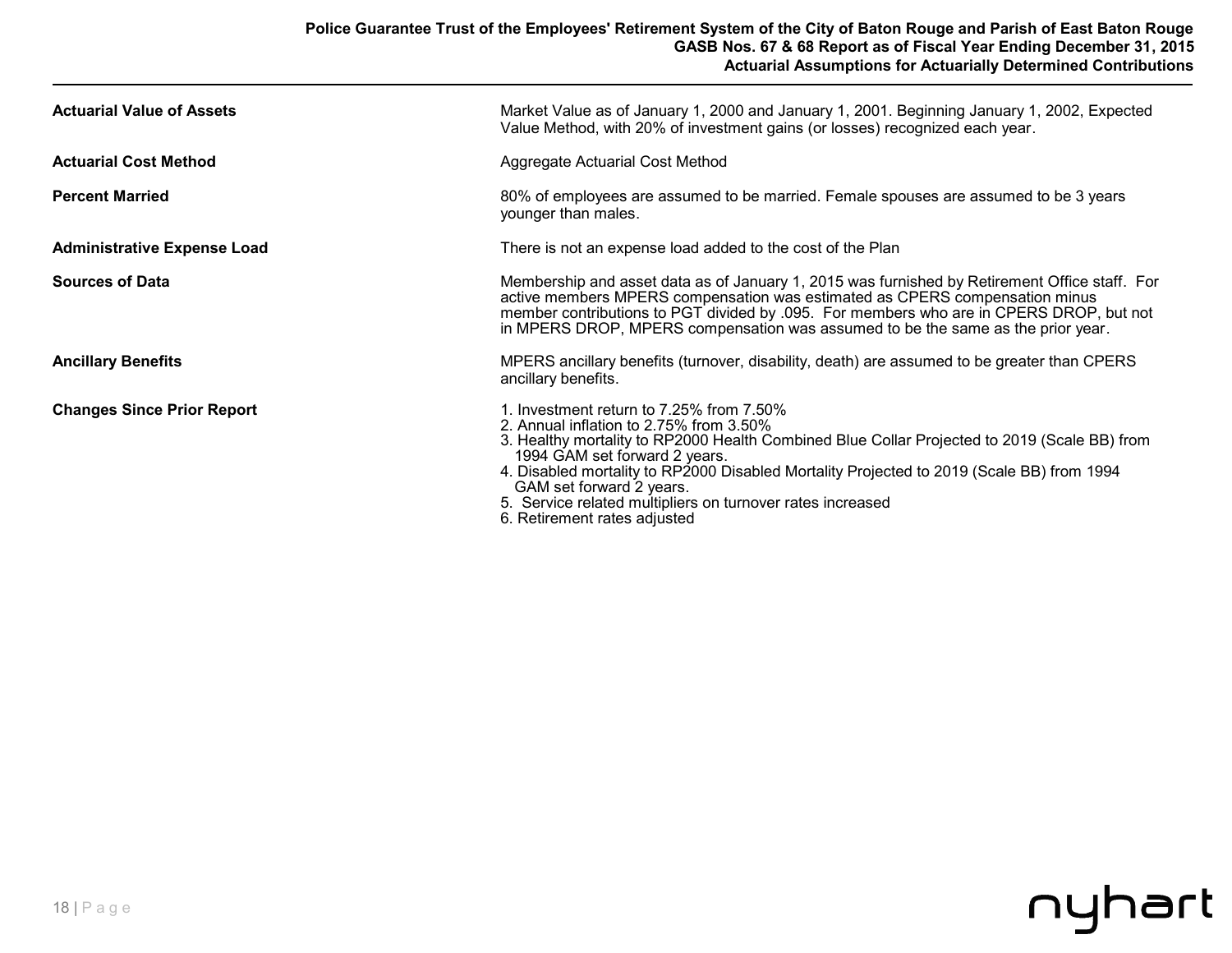# **Plan Effective Date**

This plan was effective February 26, 2000 and was most recently amended February 28, 2001

# **Fiscal Year**

Calendar year

# **Eligibility for Membership**

Eligible police employees who are active members or in the Deferred Retirement Option Plan (DROP) of the City of Baton Rouge and Parish of East Baton Rouge (CPERS) on February 26, 2000 who elected to transfer into the Municipal Police Employees' Retirement System of Louisiana (MPERS) are automatically included in the Police Guarantee Trust (PGT)

# **Accrued Benefit**

The excess of benefits that would have been payable under CPERS, based on the provision in effect on February 26, 2000, over the benefits payable under MPERS. PGT benefits reflect any increases in MPERS benefits due to cost-of-living adjusments.

### **Benefits**

# **Retirement**

Benefit Members are paid the full accrued benefit until the MPERS benefit amount is greater than the CPERS benefit amount

### **DROP**

Benefit Members enter into PGT DROP with a payment credited to the PGT DROP account until the later of 2 years of eligibility for MPERS DROP. Investment returns for MPERS and PGT DROP accounts are credited to PGT DROP account.

### **Disability, Termination, and Death**

The MPERS benefit is assumed to be greater than the CPERS benefit, so it is valued as zero liability